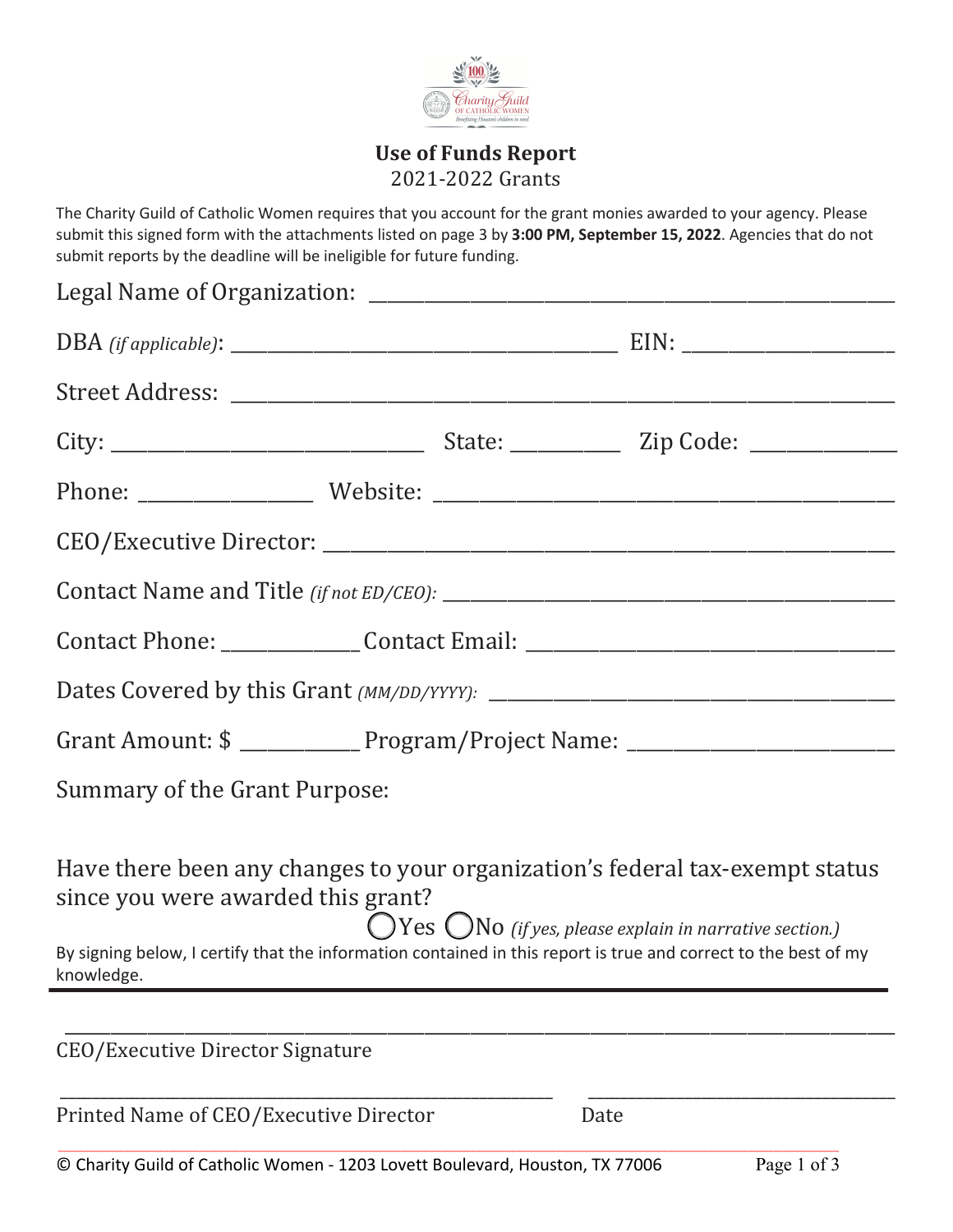

## **Use of Funds Report**  2021-2022 Grants

## **GRANT REPORT NARRATIVE**

*In the spaces provided, please provide narrative specific to the funded grant.*

1. Evaluate the PROGRESS and RESULTS made toward the goals and objectives as stated in the funded grant application.

2. Describe and evaluate the SUCCESSES, CHALLENGES, and RESULTS your organization experienced related to the funded grant.

\_\_\_\_\_\_\_\_\_\_\_\_\_\_\_\_\_\_\_\_\_\_\_\_\_\_\_\_\_\_\_\_\_\_\_\_\_\_\_\_\_\_\_\_\_\_\_\_\_\_\_\_\_\_\_\_\_\_\_\_\_\_\_\_\_\_\_\_\_\_\_\_\_\_\_\_\_\_\_\_\_\_\_\_\_\_\_\_\_\_\_\_\_\_\_\_\_\_\_\_\_\_\_\_\_\_\_\_\_\_\_\_\_\_\_\_\_\_\_\_\_\_\_\_\_\_\_\_\_\_\_\_\_\_\_\_\_\_\_\_\_\_\_\_\_\_\_\_\_\_\_\_\_\_\_